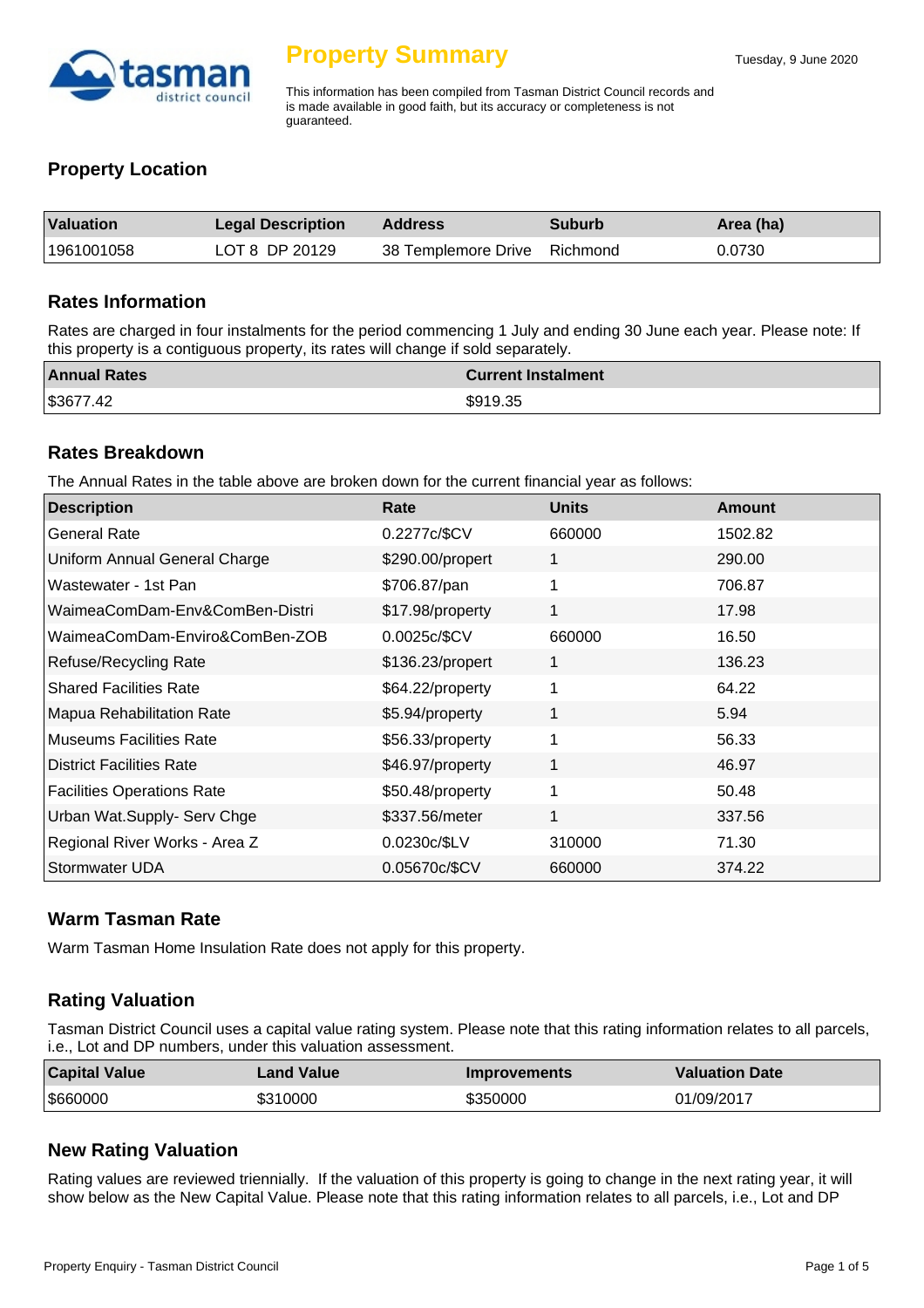numbers, under this valuation assessment.

| <b>New Capital Value</b> | <b>New Land Value</b> | New Improvements Value | <b>New Valuation Date</b> |
|--------------------------|-----------------------|------------------------|---------------------------|
| \$660000                 | \$310000              | \$350000               | 01/09/2017                |

## **Water Meter Information**

Reticulated water: Water usage is charged in addition to rates payable. You should check that the vendor has the water meter read at possession time by requesting a special meter reading.

| <b>Water ID</b> | <b>Meter Reader</b><br>Note | Meter Id   | <b>Read Date</b> | Year to date | Last year units |
|-----------------|-----------------------------|------------|------------------|--------------|-----------------|
| W44789          | 11m RH Bdy                  | 15MC193176 | 07/04/2020       | 209          | 198             |

### **Services**

This property is serviced under the following water, sewerage, and stormwater schemes.

| Scheme or Supply          | <b>Service Provided</b> |
|---------------------------|-------------------------|
| Tasman Waste Water        | Wastewater              |
| <b>Urban Water Supply</b> | <b>Water Supply</b>     |
| Stormwater UDA            | Stormwater              |

## **Protected Trees**

No protected trees have been found for this property.

## **Heritage Buildings**

There are no heritage buildings on this property.

## **Wheelie Bins**

This property has had the following wheelie bin(s) delivered.

| <b>Bin Size</b> | <b>Serial Number</b> | Delivered on | Delivered to                     |
|-----------------|----------------------|--------------|----------------------------------|
| Single 240      | 2404303              | 08/06/2015   | 38 Templemore Drive,<br>Richmond |

## **Planning Zones**

The following Planning Zones pertain to this property. Please refer to the Tasman Resource Management Plan or contact a Duty Planner for detailed information about what activities can take place in a zone.

| Zone        | <b>Zone Description</b>                                                                                                                                                                                                      |
|-------------|------------------------------------------------------------------------------------------------------------------------------------------------------------------------------------------------------------------------------|
| Residential | The Residential Zone primarily provides for residential dwellings. Small-scale home<br>businesses, community activities and facilities may also be appropriate where they are<br>compatible with the residential environment |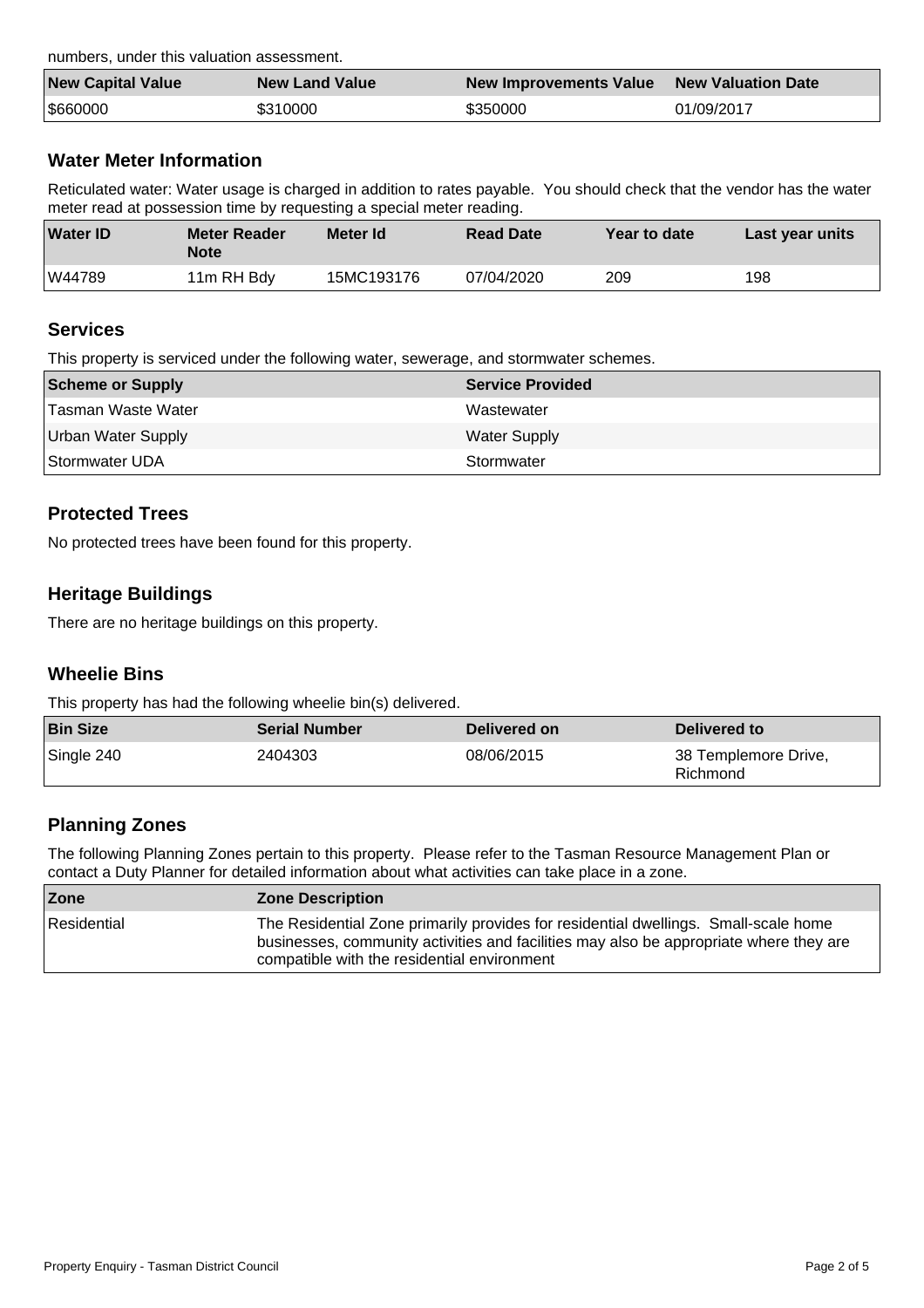

# **Consents**

This information has been compiled from Tasman District Council records and is made available in good faith, but its accuracy or completeness is not guaranteed.

## **Building Consents**

Please note that if a Code Compliance Certificate has not been issued, it is strongly advised that the process is completed in order to confirm that the work is in compliance with the Building Code.

| <b>Application Date</b> | <b>BC Number</b> | <b>Proposal</b>             | <b>Status</b>                         | <b>CCC Issue Date</b> |
|-------------------------|------------------|-----------------------------|---------------------------------------|-----------------------|
| 11/01/2002              | 020012           | To buld house and<br>garage | Code Compliance<br>Certificate Issued | 14/06/2002            |

### **Compliance Schedule**

No Compliance Schedule records are available for this property.

## **Building Permits**

No historical building permits have been found for this property.

## **Swimming Pools**

No Swimming Pool records have been found for this property.

## **Resource Consents**

No Resource Consent records are on record for this property.

## **Planning Permits**

No historical planning permits have been found for this property.

## **Works and Land Entry Agreements**

No Works and land Entry Agreement has been found for this property.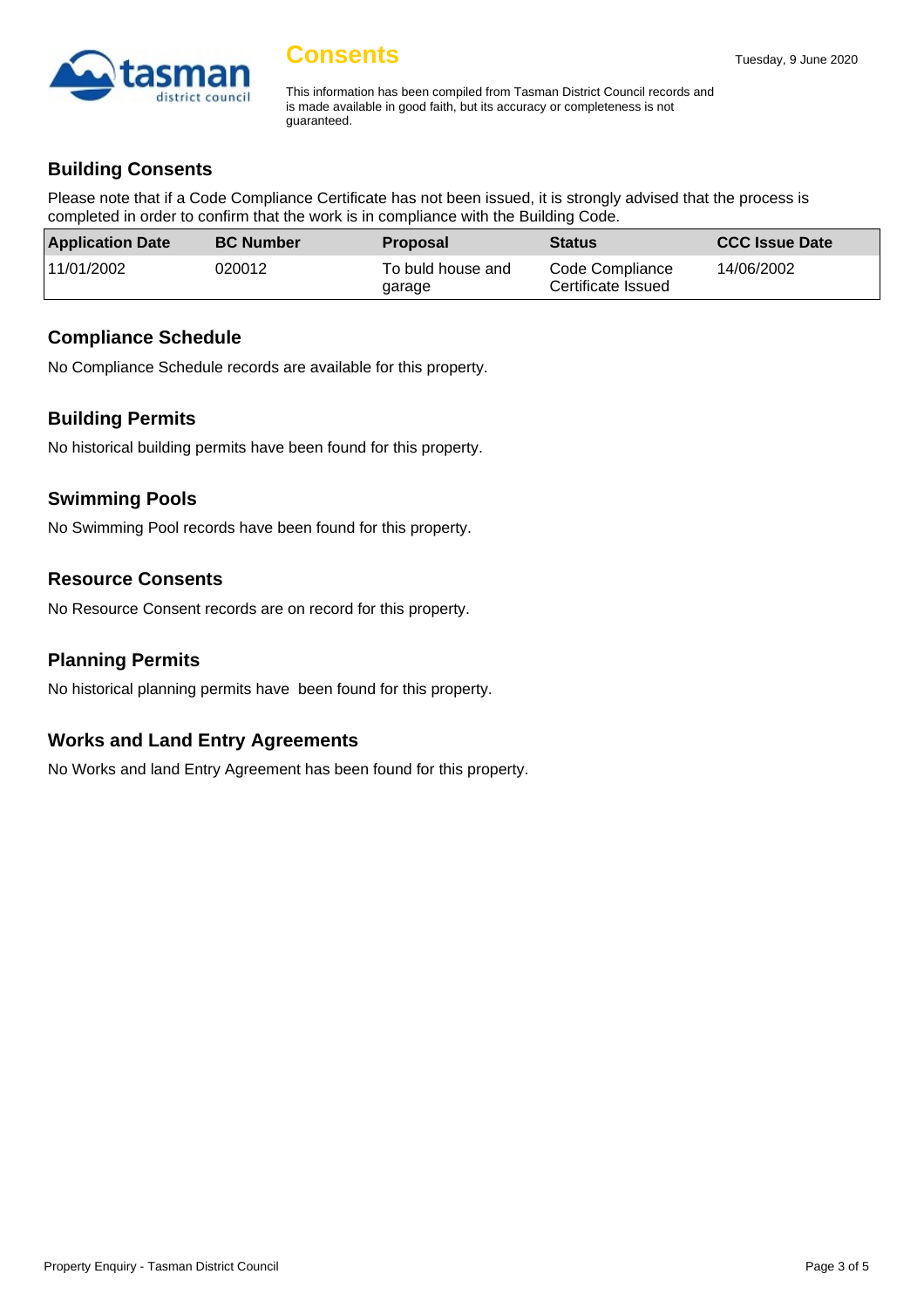

# **Environmental Records**

This information has been compiled from Tasman District Council records and is made available in good faith, but its accuracy or completeness is not guaranteed.

### **Environmental Health and Licences**

No Environmental Health or Licence information has been found for this property.

## **Air Shed**

This property sits within a controlled Air Shed.

| <b>Air Shed</b>   | <b>Air Shed Regulations</b>                                                                                                                                                                                                                                                                                                                           |
|-------------------|-------------------------------------------------------------------------------------------------------------------------------------------------------------------------------------------------------------------------------------------------------------------------------------------------------------------------------------------------------|
| Richmond Air Shed | After a house in Richmond changes ownership, an existing<br>non-compliant wood burner cannot be used. It may be<br>replaced with either a clean heat system or an approved<br>clean air wood burner. New houses, or existing houses<br>without an existing wood burner or open fire, can only<br>install clean heat systems - no wood burners at all. |

## **Hazardous Activities and Industrial List (HAIL)**

No HAIL site has been found for this property. However, if the site or any adjacent site has been used for industrial purposes in the past, we suggest you make further enquiries.

### **Wetlands**

Council has no record of wetlands on this property.

#### **Pest Inspection History**

The Tasman-Nelson region has a Regional Pest Management Strategy for the control of declared pest plants, animals and organisms. The responsibility for the control of pests lies with the land occupier or owner. If you intend purchasing a property within Tasman District, Council recommends you seek advice from the vendor about Pest Management Notices that may have been served. This property has a record of the following pest inspections. For further information, please contact Council's Biosecurity team.

| <b>X</b> Location | <b>Y</b> Location | Pest           | Date       | <b>Status at time of</b><br>inspection |
|-------------------|-------------------|----------------|------------|----------------------------------------|
| 1616928           | 5423755           | Argentine Ants | 10/01/2017 | <b>New</b>                             |

#### **Significant Native Habitats**

Council has been compiling biodiversity reports (also called Ecological Property Reports or reports on Significant Native Habitats) for the past eight years and where these exist they are available. However, no report has been lodged on this property.